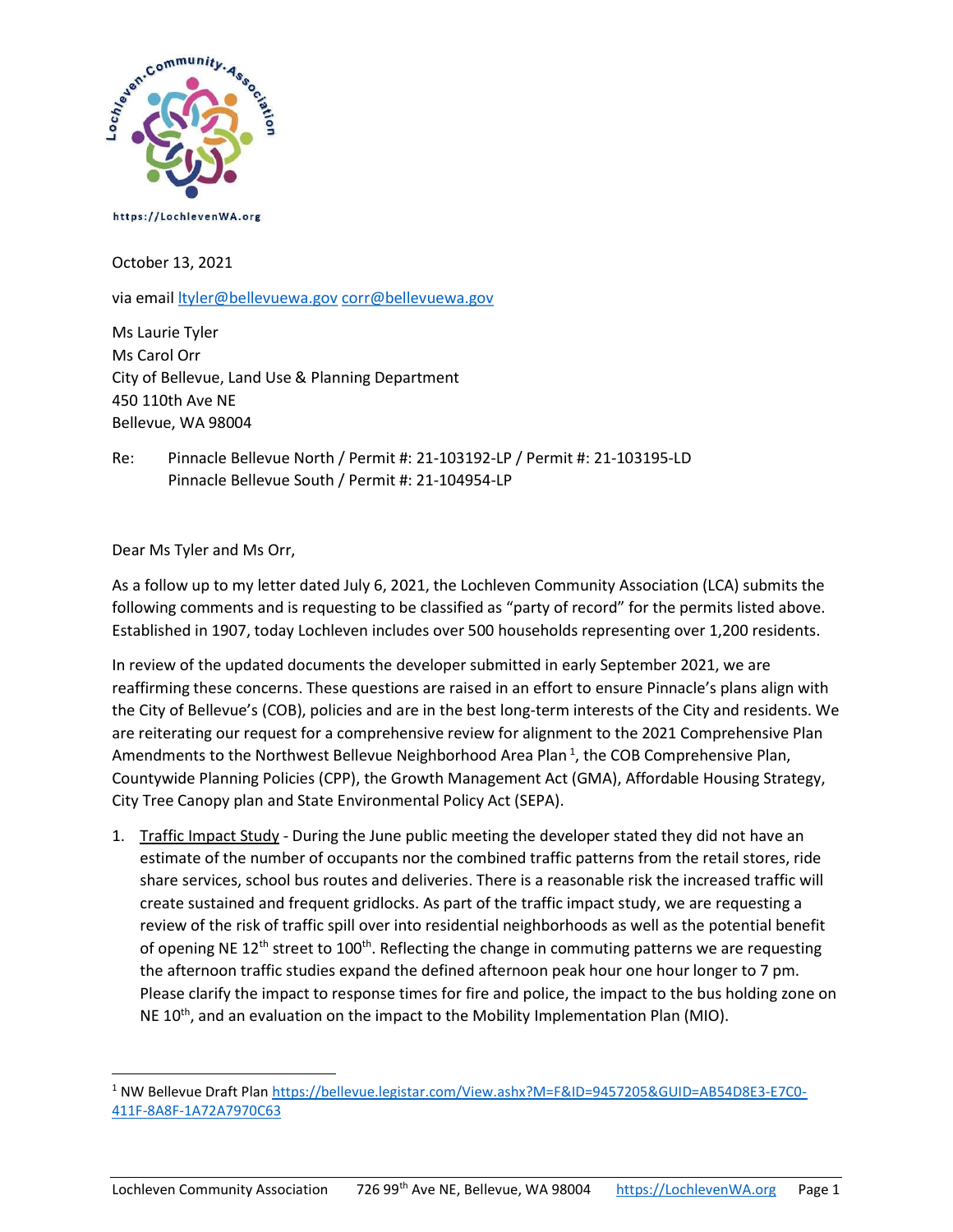- 2. Expanded sidewalks to accommodate walkers and cyclists What are the plans for the sidewalks and landscaping buffers on the perimeter of the property? How will the plan support the multimodal model of the MIO? It is suggested new sidewalks be designed consistent to the recent sidewalk improvements adjacent to McCormick Park on NE  $12<sup>th</sup>$  street. Will the streets include striping for bike lanes on NE  $10^{th}$  and  $102^{nd}$  as specified in the MIO?
- 3. City of Bellevue Tree Canopy The COB has a goal to achieve a 40% tree canopy by 2050, yet the central business district is currently at  $10\%$ .<sup>2</sup> Please provide an overview of the efforts to both increase the canopy and reduce the carbon footprint. It is suggested the lower residential buildings be required to have living roofs with trees adding to the overall tree canopy, "softening" the visible impact of the planned eastern high-rise buildings. In order to meet the COB tree canopy goal, it is recommended the COB codify the minimum tree canopy for this and all future developments and/or fund other tree canopy initiatives in the COB to offset this requirement.
- 4. Residential Parking Zones (RPZ) While the COB has asserted RPZ permits will not be available to occupants of Pinnacle or any residents east of 100th, what efforts are planned to increase proactive parking enforcement outside of the downtown core? How can residents be assured the COB will not expand RPZ 9 eligibility in the future to include residents east of 100<sup>th</sup>?
- 5. Building Materiality Reflectivity We are requesting the COB review the planned exterior glass surfaces regarding the reflectivity. The NW has recently experienced the hottest weather ever, and the COB should expect any reflective heat will only get increase, heightening the cooling requirements (and cost) to the adjacent neighborhoods. Not unlike requiring "shadow" studies, a reflective light study should be mandatory for all future COB development plans.
- 6. Low Income Housing Affordable housing has been highlighted in the neighborhood planning process. While Planning Commission ignoring community feedback has approved DADU in NW Bellevue, why is the Commission not requiring Pinnacle to include affordable units and/or a fee in leu of providing affordable housing? <sup>3</sup>

Thank you for the opportunity to provide comments and participate in the planning review process. Collectively we look forward to building a sustainable and vibrant community, prioritizing the needs and rights of home owners, while promoting responsible development and stewardship for future generations. Feel free to contact me for additional input through the planning process.

Respectively,

Craig Spiezle

Craig Spigle

President Lochleven Community Association

<sup>&</sup>lt;sup>2</sup> COB Tree Assessment https://bellevuewa.gov/city-government/departments/communitydevelopment/environmental-stewardship/trees-open-space

<sup>&</sup>lt;sup>3</sup> COB Affordable Housing bellevuewa.gov/city-government/departments/community-development/housing